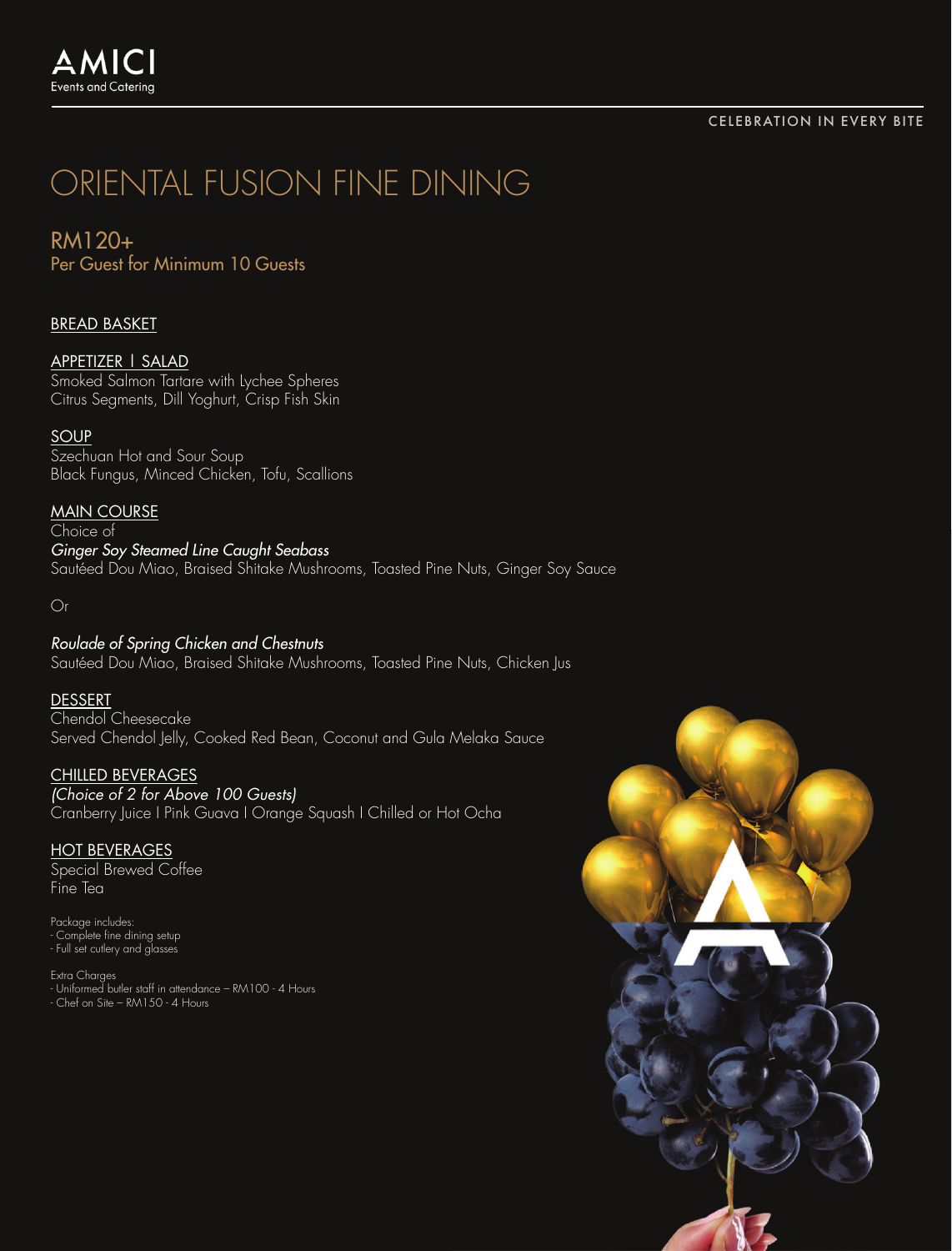#### CELEBRATION IN EVERY BITE

# ORIENTAL FUSION FINE DINING

### RM140+

Per Guest for Minimum 10 Guests

#### BREAD BASKET

#### APPETIZER | SALAD

Ahi Tuna Tataki Thai Mango Salsa, Vine Cherry Tomatoes, Couscous Salad, Sesame Dressing

**SOUP** Crabmeat Thick Soup

MAIN COURSE

Choice of

#### *Sweet and Sour Pan Seared Red Snapper*

Trio of Capsicum Ragout, Cucumber Salsa, Roasted Cashew Nuts, Sweet and Sour Sauce

Or

#### *Kung Pao Roasted Spring Chicken Breast* Trio of Capsicum Ragout, Cucumber Salsa, Roasted Cashew Nuts, Kung Pao Sauce

#### **DESSERT**

Ondeh-Ondeh Cake Toasted Coconut Flakes, Mango Pearls, Coconut and Gula Melaka Sauce

#### CHILLED BEVERAGES

*(Choice of 2 for Above 100 Guests)* Cranberry Juice I Pink Guava I Orange Squash I Chilled or Hot Ocha

#### HOT BEVERAGES

Special Brewed Coffee Fine Tea

Package includes: - Complete fine dining setup - Full set cutlery and glasses

Extra Charges - Uniformed butler staff in attendance – RM100 - 4 Hours - Chef on Site – RM150 - 4 Hours